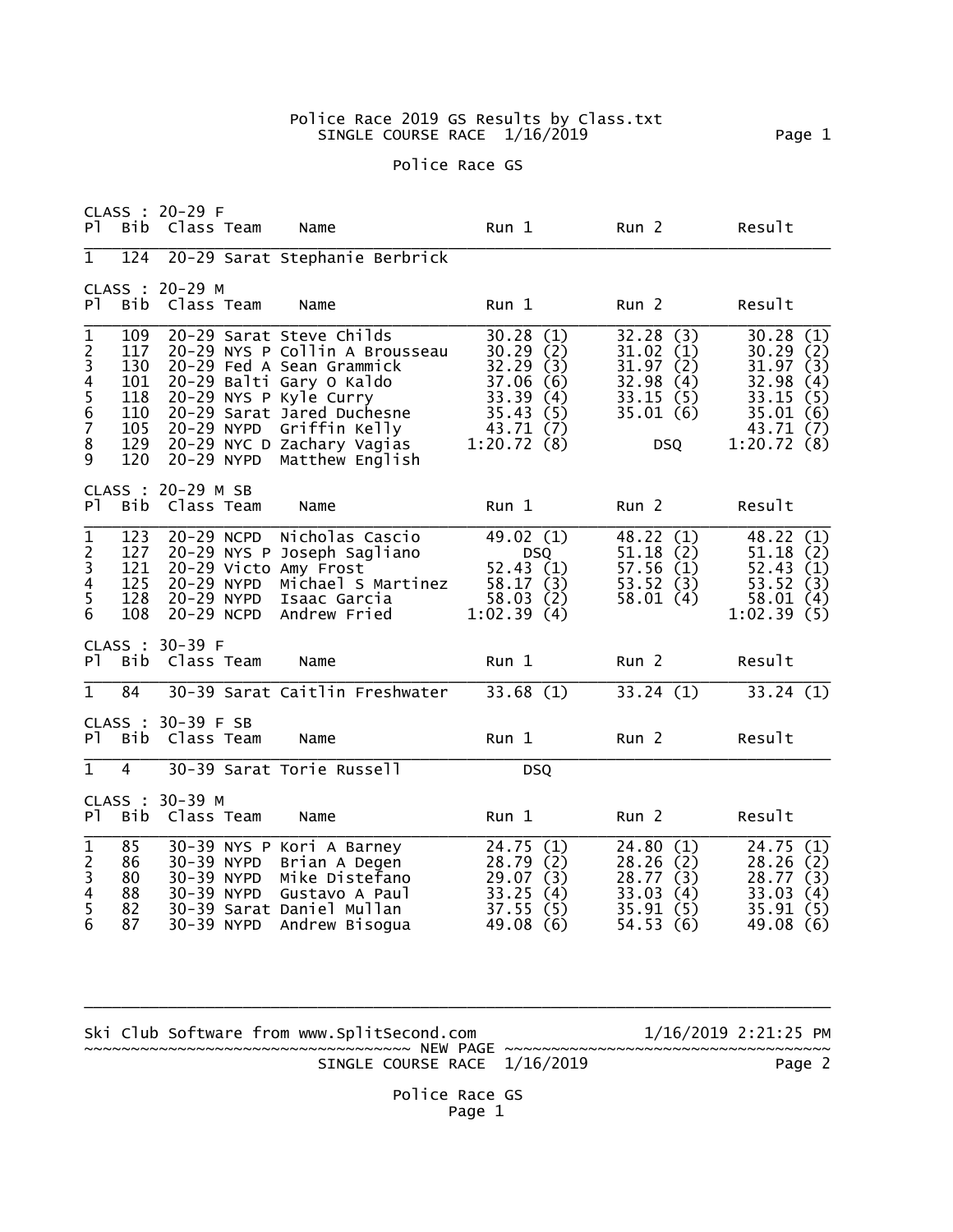| CLASS :<br>PT.                                                                 | <b>Bib</b>                                         | 30-39 M SB<br>Class Team                                                         | Name                                                                                                                                                                                               | Run 1                                                                                                                                      | Run <sub>2</sub>                                                                                                                               | Result                                                                                                                                 |
|--------------------------------------------------------------------------------|----------------------------------------------------|----------------------------------------------------------------------------------|----------------------------------------------------------------------------------------------------------------------------------------------------------------------------------------------------|--------------------------------------------------------------------------------------------------------------------------------------------|------------------------------------------------------------------------------------------------------------------------------------------------|----------------------------------------------------------------------------------------------------------------------------------------|
| $\overline{1}$<br>$\begin{array}{c} 2 \\ 3 \\ 4 \end{array}$<br>$\overline{5}$ | 111<br>119<br>89<br>81<br>48                       | 30-39 NCPD<br>30-39 NCPD<br>30-39 NYPD                                           | Alex Sharpe<br>30-39 NYC D Travis S Winthers<br>30-39 NYC D Bobby Burke<br>Scott McPhail<br>Christian Hernande                                                                                     | 45.83(1)<br>53.25(2)<br><b>DSQ</b><br>1:01.88(3)<br>1:10.52(4)                                                                             | 45.70(1)<br>50.35(2)<br>51.60(3)<br><b>DSQ</b>                                                                                                 | 45.70 (1)<br>50.35(2)<br>(3)<br>51.60<br>1:01.88<br>(4)<br>1:10.52(5)                                                                  |
| PT.                                                                            | Bib                                                | CLASS : 40-49 F<br>Class Team                                                    | Name                                                                                                                                                                                               | Run 1                                                                                                                                      | Run <sub>2</sub>                                                                                                                               | Result                                                                                                                                 |
| $\overline{1}$                                                                 | $\overline{1}$                                     | 40-49 NYPD                                                                       | Hee-Jin A Park-Dan                                                                                                                                                                                 | 38.35(1)                                                                                                                                   | 38.96(1)                                                                                                                                       | 38.35(1)                                                                                                                               |
| P <sub>1</sub>                                                                 | CLASS :<br>Bib                                     | $40 - 49$ M<br>Class Team                                                        | Name                                                                                                                                                                                               | Run 1                                                                                                                                      | Run <sub>2</sub>                                                                                                                               | Result                                                                                                                                 |
| 1234567<br>8<br>9                                                              | 71<br>61<br>62<br>69<br>70<br>72<br>66<br>64<br>65 | 40-49 NYPD<br>40-49 NYPD<br>40-49 NYPD<br>40-49 NYPD<br>40-49 NYPD<br>40-49 PAPD | 40-49 NYS D Corey A Hamelin<br>Francis A Conroy<br>40-49 Balti Jerry A Leisher<br>40-49 Sarat Travis Carter<br>Brian A Erbis<br>Brian Abuyen<br>Dennis A Chan<br>Chris A Oliva<br>Andrew A Vannata | 26.75<br>(1)<br>28.89<br>(2)<br>33.44<br>(3)<br>39.41<br>(7)<br>37.26<br>(4)<br>37.82<br>(5)<br>39.39<br>(6)<br>39.44<br>(8)<br>1:06.51(9) | 26.54<br>(1)<br>27.95<br>(2)<br>34.08<br>(3)<br>35.03<br>(4)<br>39.58<br>(7)<br>39.18<br>(6)<br>38.28<br>(5)<br>42.55<br>(8)<br>1:20.10<br>(9) | 26.54<br>(1)<br>27.95(2)<br>33.44<br>(3)<br>35.03<br>(4)<br>37.26<br>(5)<br>37.82<br>(6)<br>38.28<br>(7)<br>39.44<br>(8)<br>1:06.51(9) |
| P <sub>1</sub>                                                                 | Bib                                                | CLASS : 40-49 M SB<br>Class Team                                                 | Name                                                                                                                                                                                               | Run 1                                                                                                                                      | Run <sub>2</sub>                                                                                                                               | Result                                                                                                                                 |
| $\overline{1}$<br>$\frac{2}{3}$                                                | 114<br>68<br>113                                   | 40-49 NYPD<br>40-49 NCPD<br>40-49 NCPD                                           | Andrew Sykes<br>Adrian Lally<br>Andrew Nill                                                                                                                                                        | 1:27.71(1)<br><b>DSQ</b><br><b>DSQ</b>                                                                                                     | <b>DNF</b>                                                                                                                                     | 1:27.71(1)                                                                                                                             |
| P <sub>1</sub>                                                                 | CLASS :<br>Bib                                     | $50 - 59$ M<br>Class Team                                                        | Name                                                                                                                                                                                               | Run 1                                                                                                                                      | Run <sub>2</sub>                                                                                                                               | Result                                                                                                                                 |
| $\overline{1}$<br>$\overline{2}$<br>3<br>$\overline{4}$                        | 45<br>44<br>46<br>41                               | 50-59 NYPD<br>50-59 NYPD<br>50-59 NYPD                                           | Kenneth Kobetitsch<br>Christopher Kelly<br>Jean A Douphars<br>50-59 Balti Gary Kaldo                                                                                                               | 35.55(1)<br>36.13(2)<br>39.07(3)<br>56.86(4)                                                                                               | 37.77(2)<br>35.69(1)<br>41.92 (3)<br><b>DNF</b>                                                                                                | 35.55(1)<br>35.69(2)<br>39.07(3)<br>56.86(4)                                                                                           |
| P <sub>1</sub>                                                                 | CLASS :<br>Bib                                     | 50-59 M SB<br>Class Team                                                         | Name                                                                                                                                                                                               | Run 1                                                                                                                                      | Run <sub>2</sub>                                                                                                                               | Result                                                                                                                                 |
| $\mathbf{1}$                                                                   | 116                                                |                                                                                  | 50-59 NYS P Frank S McGarity                                                                                                                                                                       | 43.84(1)                                                                                                                                   | 45.97(1)                                                                                                                                       | 43.84(1)                                                                                                                               |

| Ski Club Software from www.SplitSecond.com | 1/16/2019 2:21:25 PM |
|--------------------------------------------|----------------------|
|                                            |                      |
| SINGLE COURSE RACE 1/16/2019               | Page 3               |

Police Race GS

\_\_\_\_\_\_\_\_\_\_\_\_\_\_\_\_\_\_\_\_\_\_\_\_\_\_\_\_\_\_\_\_\_\_\_\_\_\_\_\_\_\_\_\_\_\_\_\_\_\_\_\_\_\_\_\_\_\_\_\_\_\_\_\_\_\_\_\_\_\_\_\_\_\_\_\_\_\_\_\_